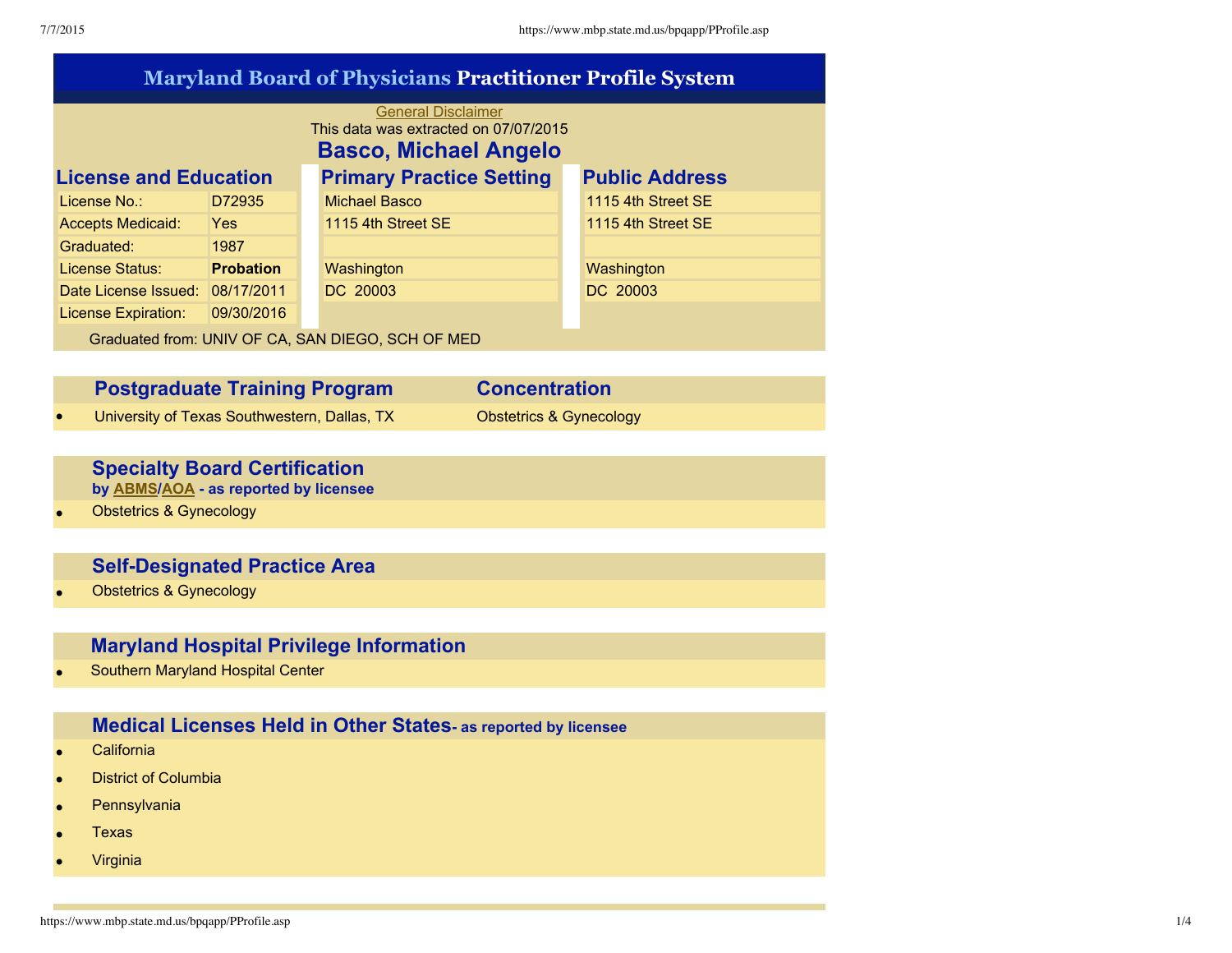|                                                                                                                                                                                                                                                                                                                                                 |                                                                                                                                                                                                                                                                                                                                                                                                                                                                           | Known Disciplinary Actions by any state medical board (within the past 10 years)                                                                                                      |        |           |  |  |  |
|-------------------------------------------------------------------------------------------------------------------------------------------------------------------------------------------------------------------------------------------------------------------------------------------------------------------------------------------------|---------------------------------------------------------------------------------------------------------------------------------------------------------------------------------------------------------------------------------------------------------------------------------------------------------------------------------------------------------------------------------------------------------------------------------------------------------------------------|---------------------------------------------------------------------------------------------------------------------------------------------------------------------------------------|--------|-----------|--|--|--|
| <b>Date of Actions:</b>                                                                                                                                                                                                                                                                                                                         |                                                                                                                                                                                                                                                                                                                                                                                                                                                                           | 12/27/2012                                                                                                                                                                            | State: | <b>MD</b> |  |  |  |
| <b>Summary:</b>                                                                                                                                                                                                                                                                                                                                 | Reprimand. The Board took reciprocal action based upon the physician's reprimand by the<br>Pennsylvania State Board of Medicine.                                                                                                                                                                                                                                                                                                                                          |                                                                                                                                                                                       |        |           |  |  |  |
| <b>Date of Actions:</b>                                                                                                                                                                                                                                                                                                                         |                                                                                                                                                                                                                                                                                                                                                                                                                                                                           | 05/29/2013                                                                                                                                                                            | State: | <b>MD</b> |  |  |  |
| <b>Summary:</b>                                                                                                                                                                                                                                                                                                                                 |                                                                                                                                                                                                                                                                                                                                                                                                                                                                           | Summary Suspension. The Board determined that the physician's conduct constituted a<br>substantial likelihood of a risk of serious harm to the public health, safety and welfare.     |        |           |  |  |  |
| <b>Date of Actions:</b>                                                                                                                                                                                                                                                                                                                         |                                                                                                                                                                                                                                                                                                                                                                                                                                                                           | 06/12/2013                                                                                                                                                                            | State: | <b>MD</b> |  |  |  |
| <b>Summary:</b>                                                                                                                                                                                                                                                                                                                                 | continued practice.                                                                                                                                                                                                                                                                                                                                                                                                                                                       | Summary Suspension Affirmed. The Board determined that there exists a substantial<br>likelihood of a risk of serious harm to the public health, safety and welfare in the physician's |        |           |  |  |  |
| <b>Date of Actions:</b>                                                                                                                                                                                                                                                                                                                         |                                                                                                                                                                                                                                                                                                                                                                                                                                                                           | 06/20/2013                                                                                                                                                                            | State: | <b>CA</b> |  |  |  |
| <b>Summary:</b>                                                                                                                                                                                                                                                                                                                                 |                                                                                                                                                                                                                                                                                                                                                                                                                                                                           | Suspension of medica license based on action taken by the MD Board of Physicians.                                                                                                     |        |           |  |  |  |
| <b>Date of Actions:</b>                                                                                                                                                                                                                                                                                                                         |                                                                                                                                                                                                                                                                                                                                                                                                                                                                           | 07/10/2013                                                                                                                                                                            | State: | <b>DC</b> |  |  |  |
| <b>Summary:</b>                                                                                                                                                                                                                                                                                                                                 |                                                                                                                                                                                                                                                                                                                                                                                                                                                                           | Summary/emergency/immediate/temporarty suspension of medical license.                                                                                                                 |        |           |  |  |  |
| <b>Date of Actions:</b>                                                                                                                                                                                                                                                                                                                         |                                                                                                                                                                                                                                                                                                                                                                                                                                                                           | 07/24/2013                                                                                                                                                                            | State: | <b>VA</b> |  |  |  |
| <b>Summary:</b>                                                                                                                                                                                                                                                                                                                                 |                                                                                                                                                                                                                                                                                                                                                                                                                                                                           | Suspension of medical license based on action taken by MD Board of Physicians.                                                                                                        |        |           |  |  |  |
| <b>Date of Actions:</b>                                                                                                                                                                                                                                                                                                                         |                                                                                                                                                                                                                                                                                                                                                                                                                                                                           | 02/28/2014                                                                                                                                                                            | State: | <b>MD</b> |  |  |  |
| <b>Summary:</b>                                                                                                                                                                                                                                                                                                                                 | Summary Suspension of May 29, 2013 is terminated. Suspension of nine months effective<br>May 29, 2013. Following termination of suspension, Probation for 18 months with terms and<br>conditions. The Board determined that the physician practiced medicine with an unauthorized<br>person or aids an unauthorized person in the practice of medicine, failed to meet appropriate<br>standards as determined by peer review and failed to keep adequate medical records. |                                                                                                                                                                                       |        |           |  |  |  |
| <b>Date of Actions:</b>                                                                                                                                                                                                                                                                                                                         |                                                                                                                                                                                                                                                                                                                                                                                                                                                                           | 03/05/2014                                                                                                                                                                            | State: | <b>MD</b> |  |  |  |
| Termination of nine month suspension. Probation for a minimum of 18 months with terms and<br><b>Summary:</b><br>conditions. The Board determined that the physician complied with the conditions of the<br>suspension. The Board reinstated the physician's license subject to a probationary period of<br>18 months with terms and conditions. |                                                                                                                                                                                                                                                                                                                                                                                                                                                                           |                                                                                                                                                                                       |        |           |  |  |  |
| <b>Date of Actions:</b>                                                                                                                                                                                                                                                                                                                         |                                                                                                                                                                                                                                                                                                                                                                                                                                                                           | 04/08/2014                                                                                                                                                                            | State: | <b>CA</b> |  |  |  |
| <b>Summary:</b>                                                                                                                                                                                                                                                                                                                                 |                                                                                                                                                                                                                                                                                                                                                                                                                                                                           | Suspension terminated.                                                                                                                                                                |        |           |  |  |  |
| <b>Date of Actions:</b>                                                                                                                                                                                                                                                                                                                         |                                                                                                                                                                                                                                                                                                                                                                                                                                                                           | 06/27/2014                                                                                                                                                                            | State: | <b>TX</b> |  |  |  |
| Reprimanded based on action taken by the Maryland Board of Physicians and the District of<br><b>Summary:</b><br>Columbia Board of Medicine. Restricted from the practice of medicine. Interim conditions<br>established.                                                                                                                        |                                                                                                                                                                                                                                                                                                                                                                                                                                                                           |                                                                                                                                                                                       |        |           |  |  |  |
| <b>Date of Actions:</b>                                                                                                                                                                                                                                                                                                                         |                                                                                                                                                                                                                                                                                                                                                                                                                                                                           | 07/10/2014                                                                                                                                                                            | State: | DC        |  |  |  |
| <b>Summary:</b>                                                                                                                                                                                                                                                                                                                                 | Suspension of medical license based on action taken by the Maryland Board of Physicians.<br>Effective Date: 5/29/2013, Term months: 9. Medical license reinstated on probation.                                                                                                                                                                                                                                                                                           |                                                                                                                                                                                       |        |           |  |  |  |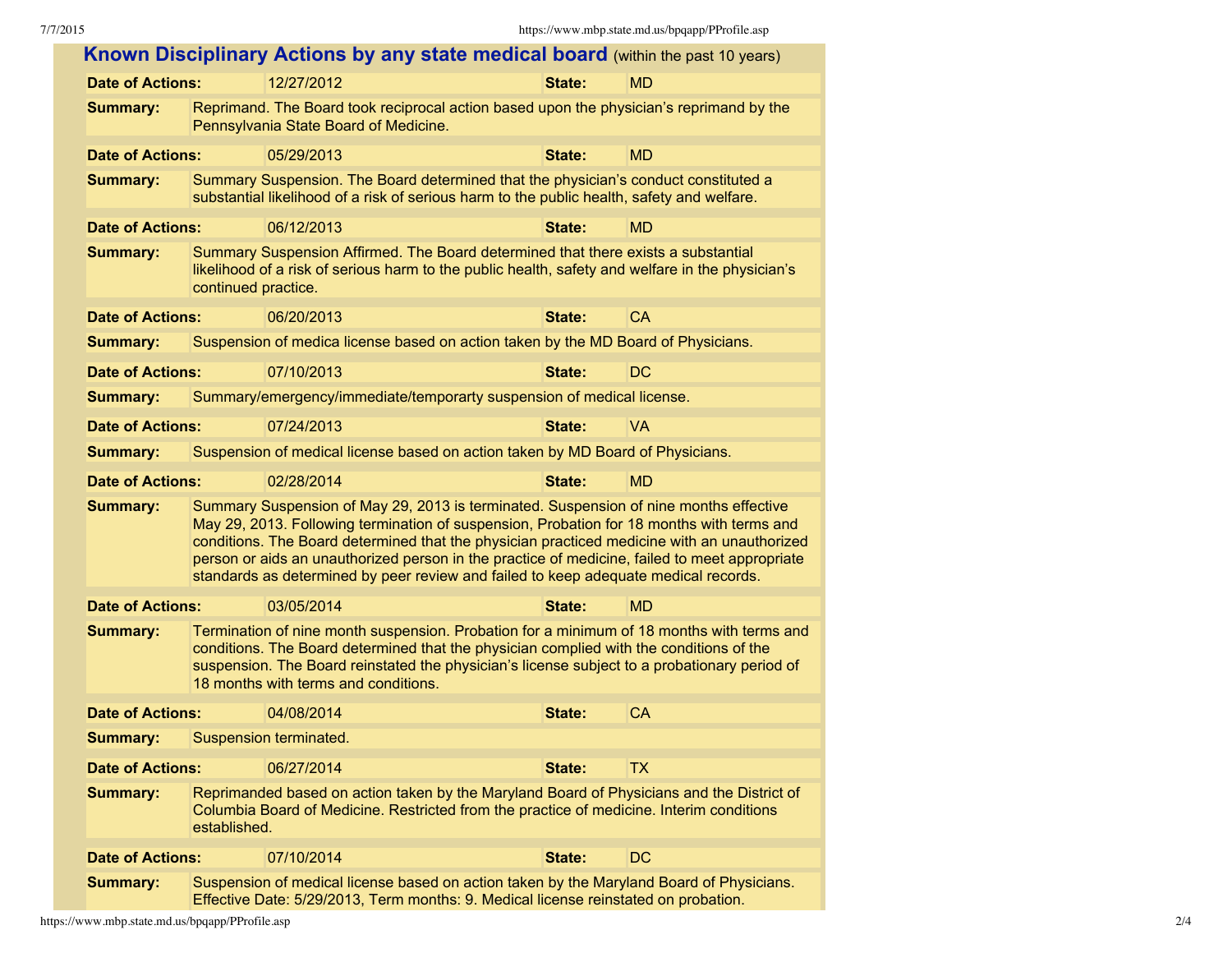| Restrictions/limitations placed on medical license/practice. Additional CME required. |                                                                                                                        |                      |  |           |  |  |  |  |
|---------------------------------------------------------------------------------------|------------------------------------------------------------------------------------------------------------------------|----------------------|--|-----------|--|--|--|--|
|                                                                                       |                                                                                                                        |                      |  |           |  |  |  |  |
| <b>Date of Actions:</b>                                                               |                                                                                                                        | 08/27/2014<br>State: |  | СA        |  |  |  |  |
| <b>Summary:</b>                                                                       | Reprimanded based on action taken by the Maryland Board of Physicians. Additional CME<br>required.                     |                      |  |           |  |  |  |  |
| <b>Date of Actions:</b>                                                               |                                                                                                                        | 11/14/2014<br>State: |  | <b>PA</b> |  |  |  |  |
|                                                                                       |                                                                                                                        |                      |  |           |  |  |  |  |
| <b>Summary:</b>                                                                       | Medical license placed on probation. Based on action taken by the Maryland Board of<br>Physicians. Term Indefinite: Y. |                      |  |           |  |  |  |  |

# **Download all Maryland Disciplinary Actions**

#### **Orders are in Adobe Acrobat format.**

To be able to access this file(s), you will need the Free Adobe Acrobat Reader. Click on the icon below to download the Free Acrobat Reader. (Then follow the online instructions for installation.)

Get Acrobat Reader<sup>®</sup> Adobe [Download](javascript:jfOpen("http://www.adobe.com/products/reader.html")) Help

- [Order](https://www.mbp.state.md.us/bpqapp/Orders/D7293512.272.PDF) dated:12/27/2012 (using regular modem the download should take approximately ).
- [Order](https://www.mbp.state.md.us/bpqapp/Orders/D7293506.123.PDF) dated:06/12/2013 (using regular modem the download should take approximately ).
- [Order](https://www.mbp.state.md.us/bpqapp/Orders/D7293505.293.PDF) dated:05/29/2013 (using regular modem the download should take approximately ).
- [Order](https://www.mbp.state.md.us/bpqapp/Orders/D7293503.054.PDF) dated:03/05/2014 (using regular modem the download should take approximately ).
- [Order](https://www.mbp.state.md.us/bpqapp/Orders/D7293502.284.PDF) dated:02/28/2014 (using regular modem the download should take approximately ).

## **Pending Charges**

*None*

**[Malpractice](https://www.mbp.state.md.us/bpqapp/Malpractice.asp)** (Information to be taken into consideration when reviewing a Licensee's profile)

**Malpractice Judgments and Arbitration Awards** (within the past 10 years)

*None Reported*

### **Malpractice Settlements**

(If there are 3 or more settlements of \$150,000 or greater within the past 5 years)

*None Reported*